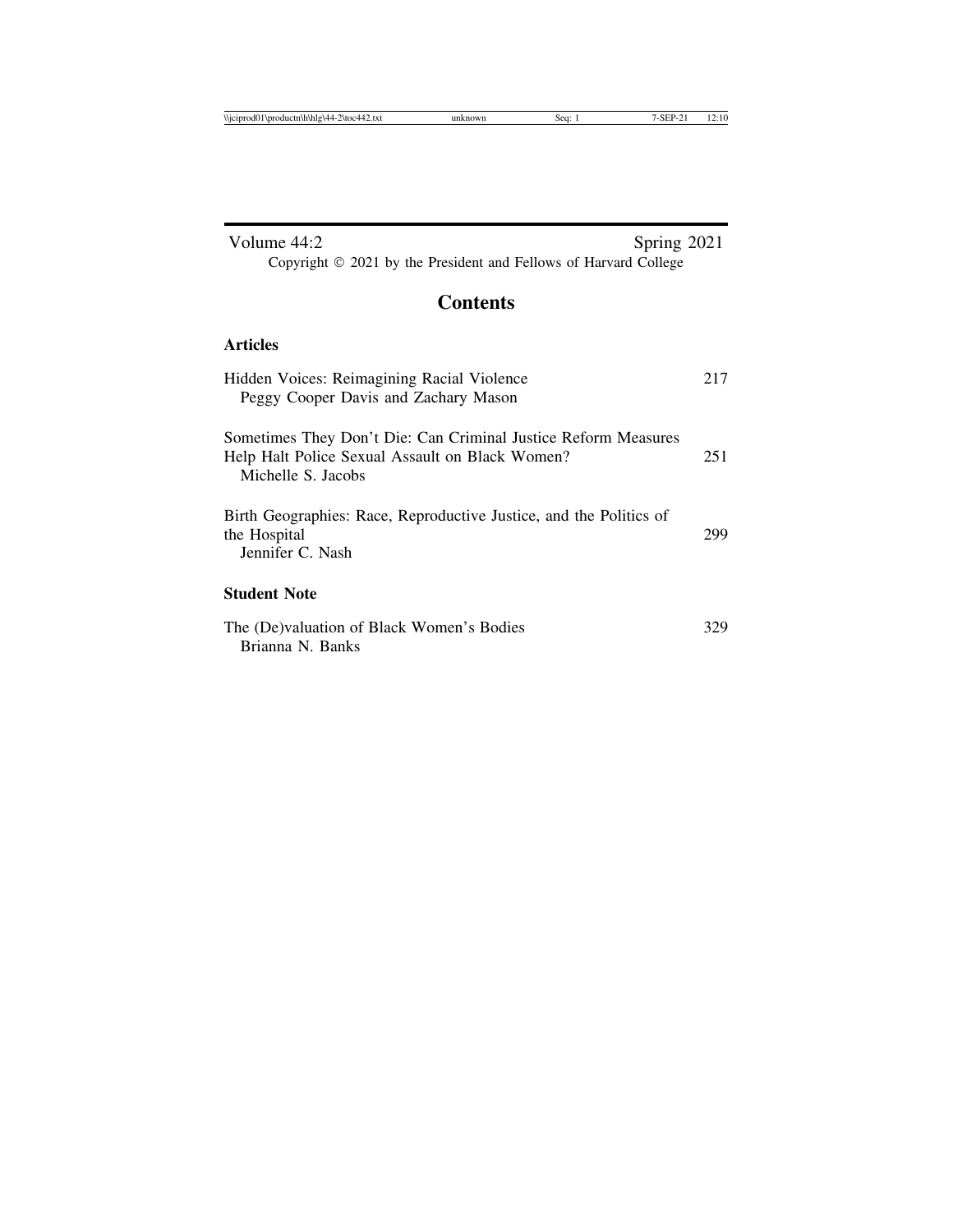## **Harvard Journal of Law and Gender** Student Journal Office Harvard Law School 1585 Massachusetts Avenue Cambridge, MA 02138 (617) 495-5108 hlsjlg@mail.law.harvard.edu http://harvardjlg.com ISSN 0270-1456

The *Harvard Journal of Law and Gender* is published biannually by Harvard Law School students.

**Submissions:** The editors invite the submission of unsolicited manuscripts and consider them on a rolling basis. Manuscripts should be typed and doublespaced, and citations should conform to *The Bluebook: A Uniform System of Citation* (20th ed. 2015). Each submission should be sent to the journal via electronic mail. Print submissions are not accepted.

**Subscriptions:** Subscription rates for the 2021 volume (Volume 44) are \$42 for domestic mailings and \$52 for international mailings (including Canada). For some international subscribers, delivery via air mail may be more reliable than standard service, so please note in your inquiry if you would like surface or air mail. All correspondence concerning subscriptions should be addressed to the Subscriptions Manager, Student Journals Office, Harvard Law School, 1585 Massachusetts Avenue, Cambridge, MA 02138; (617) 495-3694; e-mail to: sprosper@law.harvard.edu. Claims for missing issues of Volume 43 will be honored until June 2021.

**Back Issues:** Back issues may be ordered directly from William S. Hein & Co., Inc., 2350 North Forest Road, Getzville, NY 14068. Orders may also be placed by calling Hein at (800) 828-7571, via fax at (716) 883-8100, or by email to order@wshein.com. Back issues can also be found in electronic format for all your research needs on HeinOnline: http://heinonline.org.

**Permission to Copy:** The articles in this issue may be reproduced and distributed in whole or in part by non-profit institutions for educational purposes, including distribution to students, provided that the copies are distributed at or below cost and identify the author, the *Harvard Journal of Law and Gender*, the volume, the number of the first page, and the year of the article's publication.

**Acknowledgements:** Special thanks to Sheena Prosper in the Student Journals Office and to the Board of Faculty Advisors. The editors are also grateful to Christine Borer and Joe Christensen, Inc.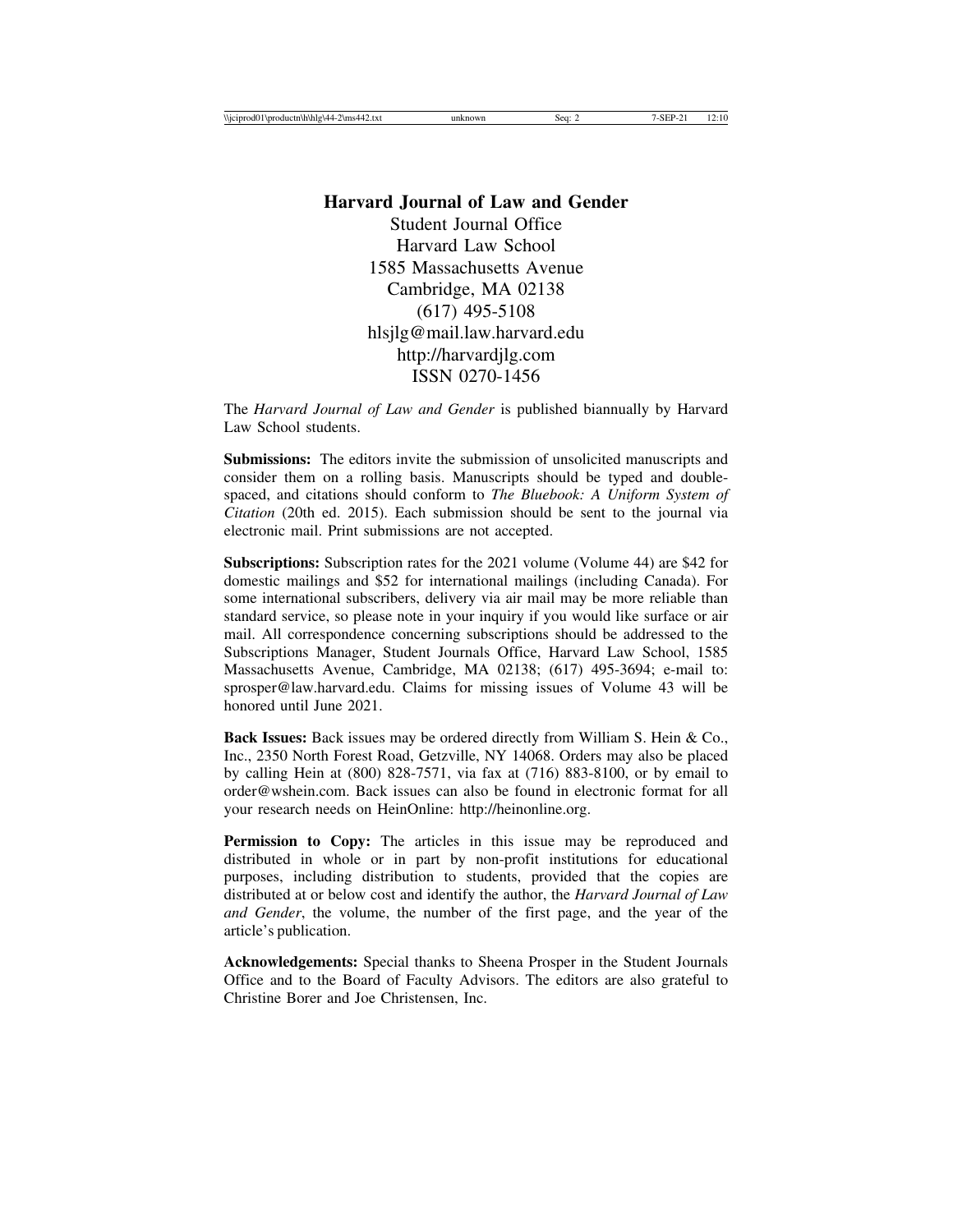## Volume 44:2 Spring 2021

### **Editors-in-Chief**

Jordan Goodson Amber Lowery

**Managing Editors** Christine Olson Graham Provost

Rachel Cohen Rachel Schaub Haley Kulakowski Virginia Wright Lauren Yeager Emma Zariello Emma Zarriello

Gina Starfield

#### **Article Editors**

Charlotte Anrig Katherine Loftus Gina Starfield Emily Marcus Leigh Thomas Virginia Wright

### **Technical Editors Line Editors**

Rowan Hong Keya Patel Sami Ilagan Cara Mund Shilpa Sadhasivam Frances Williamson

### **Executive Content Editors Executive Technical Editors**

Holly Boux Zachary Agudelo

#### **Executive Online Content Community Engagement and Development Editors & Events Chair** Charlotte Anrig Abbey Bowe

Holly Boux **Selections Editor**

Prue Brady Natasha Aggarwal Addie Davies Melanie Hagerman Kirin Gupta **Hannah Hubbard** 

### **Staff**

Emma Barton Suzanna Bobadilla Joan Josiah Muriel Kenfield-Kelleher Samantha Nagler Ana Sewell Jaclyn Weinell